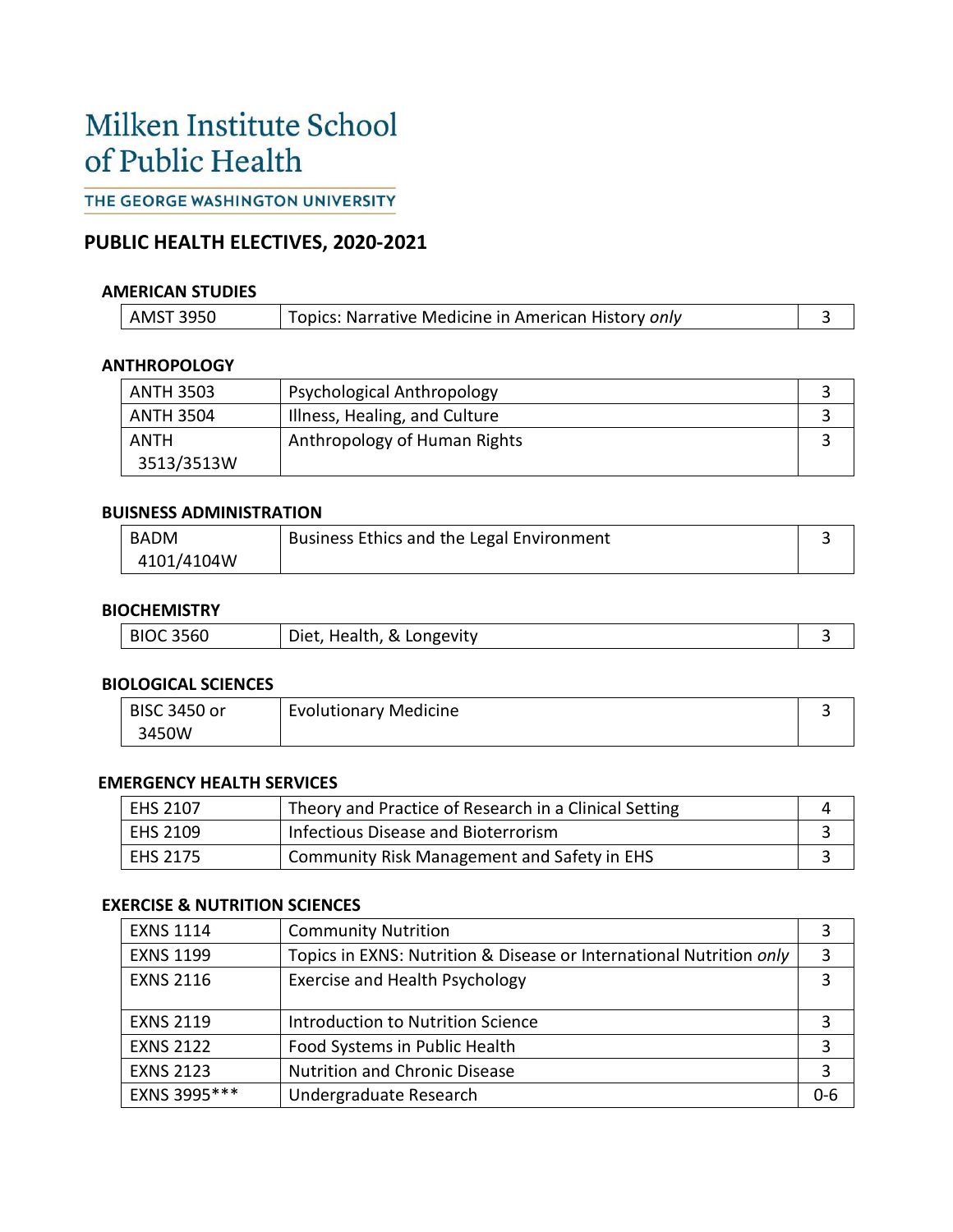## **GEOGRAPHY**

| GEOG 1003 | Society and Environment             |  |
|-----------|-------------------------------------|--|
| GEOG 2104 | Introduction to Cartography and GIS |  |
| GEOG 2127 | <b>Population Geography</b>         |  |
| GEOG 2137 | <b>Environmental Hazards</b>        |  |
| GEOG 3106 | Intermediate GIS                    |  |

## **HISTORY**

| HIST 3001/HIST | Race, Medicine, and Public Health only |  |
|----------------|----------------------------------------|--|
| 3363           |                                        |  |

### **HEALTH & WELLNESS**

| <b>HLWL</b><br>1106 | Drug Awareness         |  |
|---------------------|------------------------|--|
| <b>HLWL 1109</b>    | <b>Human Sexuality</b> |  |

## **HEALTH SCIENCES**

| <b>HSCI 2101</b> | Psychological Aspects of Health (Residential only)               |   |
|------------------|------------------------------------------------------------------|---|
| <b>HSCI 2105</b> | Current Issues in Bioethics (may not be taken in a semester when | 3 |
|                  | PUBH 3151W is offered; students may only take one of the two     |   |
|                  | courses                                                          |   |

#### **PHILISOPHY**

| <b>PHIL 2124</b>  | <b>Philosophies of Disability</b> |  |
|-------------------|-----------------------------------|--|
| <b>PHIL 2125W</b> | Philosophy of Race and Gender     |  |
| <b>PHIL 2281</b>  | Philosophy of the Environment     |  |

## **PSYCHOLOGY**

| <b>PSYC 3128</b> | Health Psychology              |  |
|------------------|--------------------------------|--|
| <b>PSYC 3199</b> | Substance Abuse and Addictions |  |

## **PUBLIC HEALTH**

| <b>PUBH 1102</b> | History of Public Health                    | 3 |
|------------------|---------------------------------------------|---|
| <b>PUBH 2113</b> | Impact of Culture Upon Health               | 3 |
| <b>PUBH 2114</b> | Environment, Health and Development         | 3 |
| <b>PUBH 2117</b> | Service Learning in Public Health           | 3 |
| <b>PUBH 3115</b> | <b>Global Health and Human Rights</b>       | 3 |
| <b>PUBH 3116</b> | Global Health Systems Performance           | 3 |
| <b>PUBH 3136</b> | <b>Health Law</b>                           | 3 |
| <b>PUBH 3142</b> | <b>Biostatistics</b>                        | 3 |
| <b>PUBH 3150</b> | Sustainable Energy and Environmental Health |   |